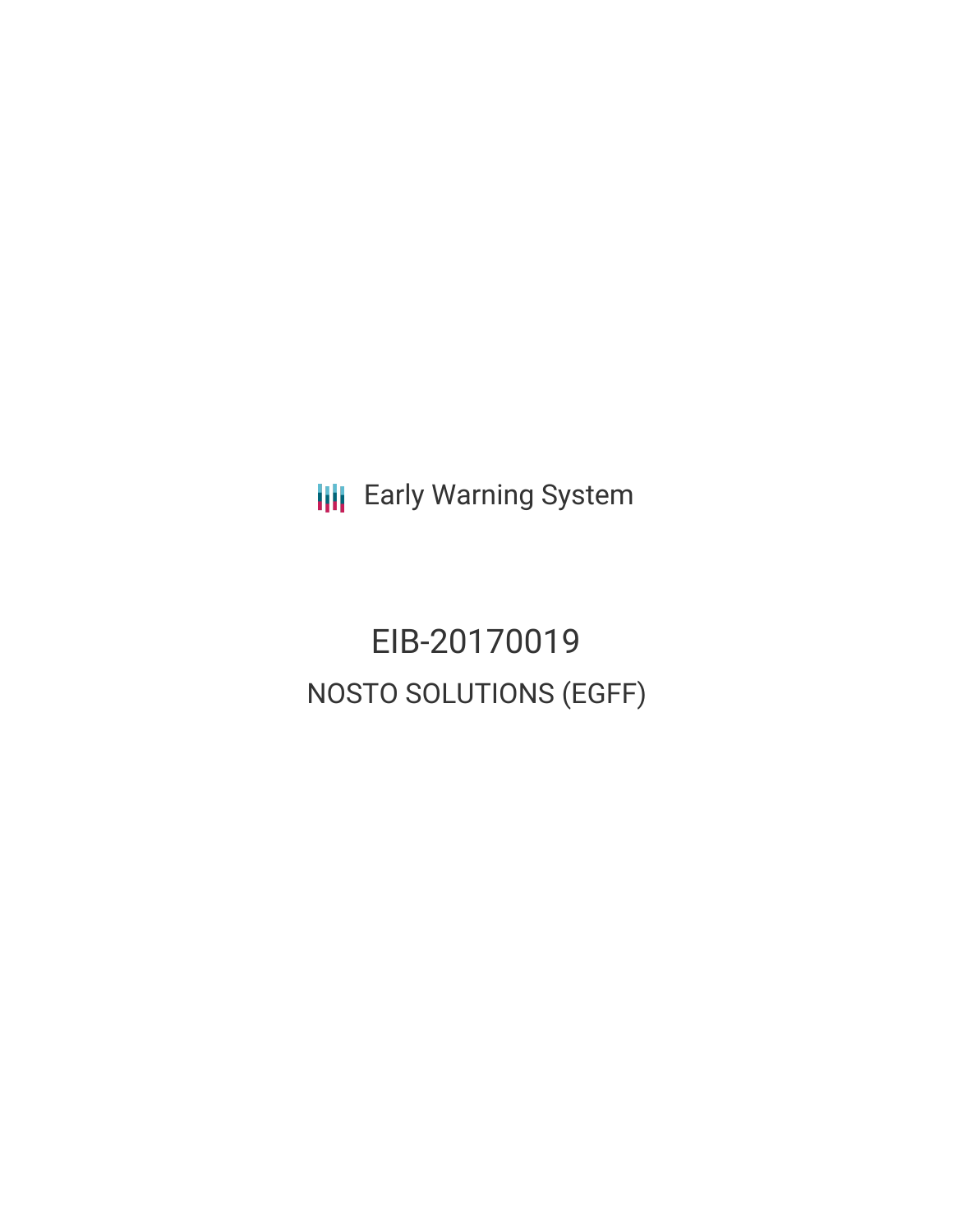# **Quick Facts**

| Finland                        |
|--------------------------------|
| European Investment Bank (EIB) |
| Proposed                       |
| U                              |
| NOSTO SOLUTIONS OY             |
| Industry and Trade             |
| $$15.92$ million               |
| $$38.21$ million               |
|                                |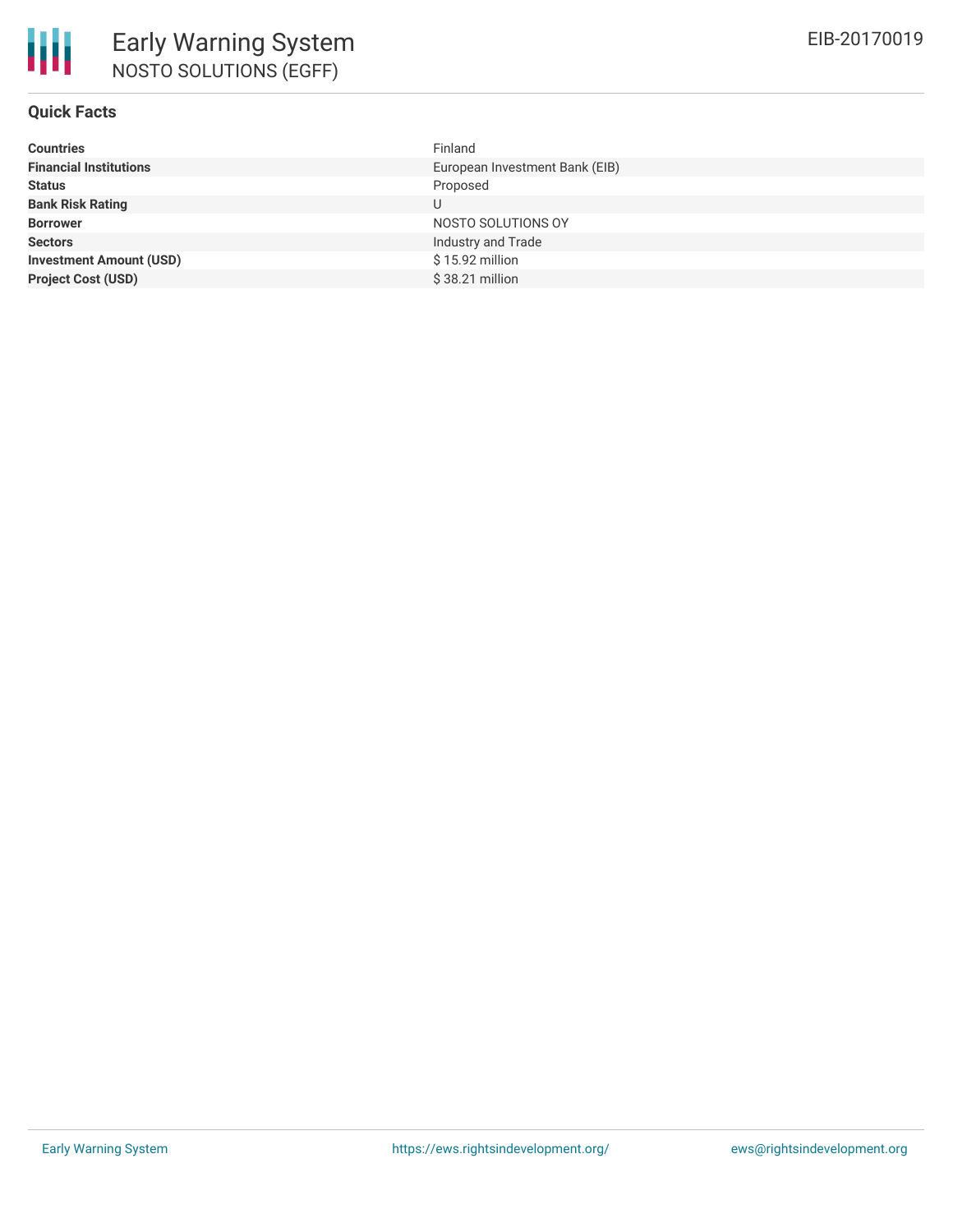

## **Project Description**

Nosto Solutions is an information and communication technology (ICT) company headquartered in Helsinki, specialised in providing a cloud-based recommendation engine which enables online retailers to deliver a self-service personalised shopping experience to individual customers based on their user behaviour.

The investment will support the company in its growth, continuous research, development and innovation (RDI) activities and further product commercialisation. The company operates in the rapidly evolving software-as-a-service (SaaS) segment, specialising in helping medium-sized e-commerce merchants to increase their sales and overall customer experience by using Nosto Solutions' proprietary technology.

All project activities are expected to be carried out in existing facilities without changing the already authorised scope and would therefore not require an environmental impact assessment (EIA) under Directive 2014/52/EU amending the EIA Directive 2011/92/EU.

The promoter has been assessed by the EIB as being a private company not subject to EU rules on public procurement or concessions.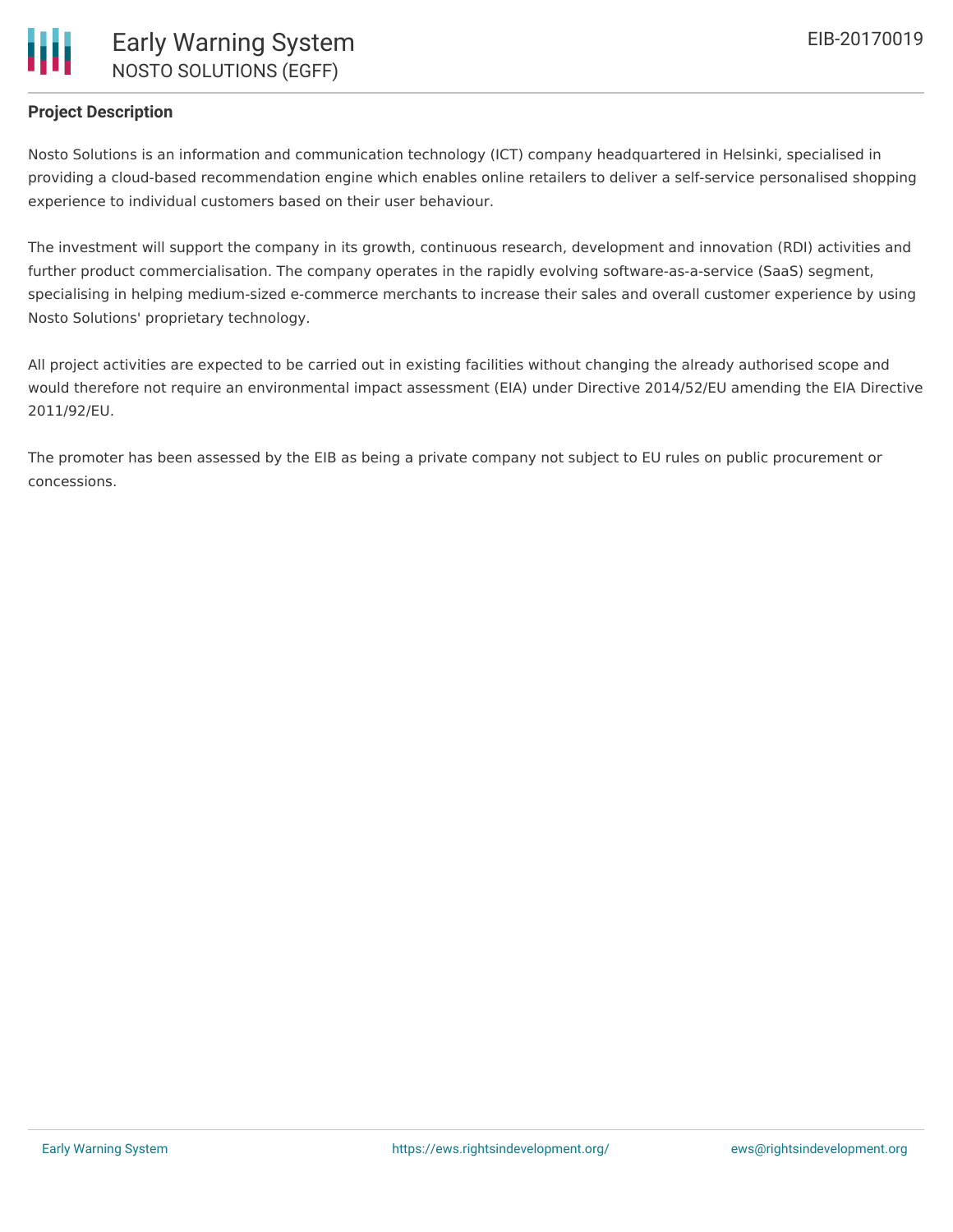### **Investment Description**

European Investment Bank (EIB)